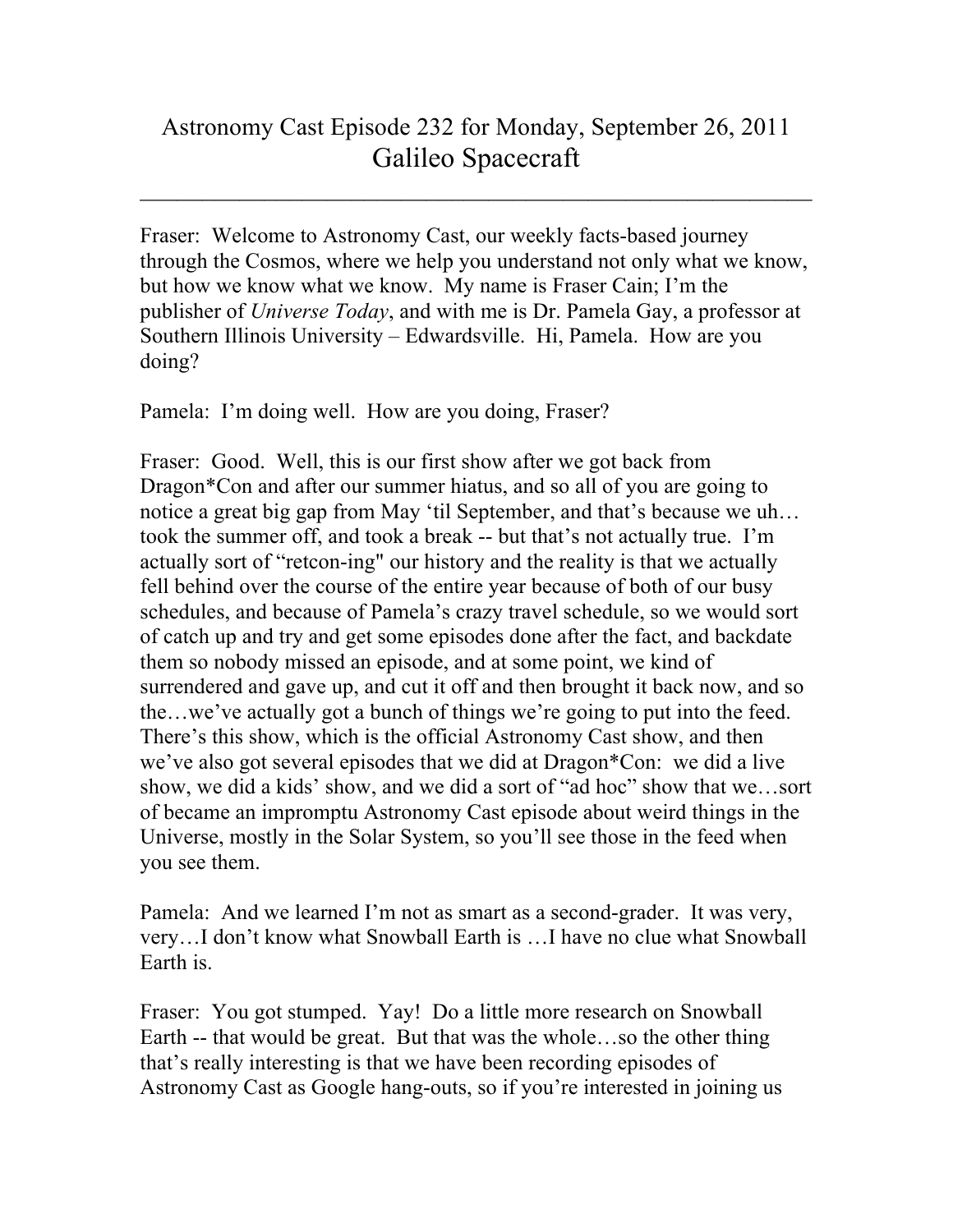and watching us record Astronomy Cast live, we will post announcements that we're about to record, and then eight lucky/unlucky listeners can join our hang-out and watch as we do the recording, so if you're interested in doing this, it's super-fun. You just need to circle either me or Pamela (probably me because I think I'm a little more active on Google Plus than Pamela is, but um…), and then you'll sort of see the announcements and then you'll see the invite to do the hang-out, and then you can just join us if you can get in. And there's only ten people allowed in the hang-out right now, but we're trying to get into the Hangouts On Air, which is this new service that Google's going to be allowing where you can have more people actually watching it than joining it so… and if there's any Google listeners right now, please, please, please -- we would love to have access to the Hangouts On Air, so... whew! So let's get on with...over-announcing, right…let's get on with this week's show. In last season's thrilling cliffhanger, we talked about astronomer super-hero, Galileo Galilei. Would a mission be named after him? The answer was "yes." NASA's Galileo spacecraft visited Jupiter in 1995 and spent almost eight years orbiting, changing our understanding of the giant planet and its moons. OK, Pamela, so Galileo -- this is another one of those missions that has this long and tortured history of its initial inception in the hey-day of NASA's, you know, conquering of the Solar System to the point where it actually launched and actually arrived at Jupiter, so let's hear the…when did the idea for the Galileo spacecraft first come up?

Pamela: Well, the idea dates back to the ending of the Apollo era, as we started to look out and say, "OK, what's left? What else do we need to go and explore?" We had the Voyager probes on their way to the outer Solar System, but they were just fly-by missions that would go in get their data and go out, but not really linger anywhere and scientists knew that as soon as we got all of that data back, we'd want to have those dedicated missions that went out and spent time studying Jupiter, spent time studying Saturn, and Jupiter was our first big target of, "this is what we want to go look at." And so the Galileo mission really started to be conceived in the early '70s as we were preparing for the space shuttle. It was designed to launch on the space shuttle, which is part of where its fate became particularly tortured…

Fraser: But not just a fly-by, I mean, we're talking: go into orbit and study the planet, its moons for as long as possible.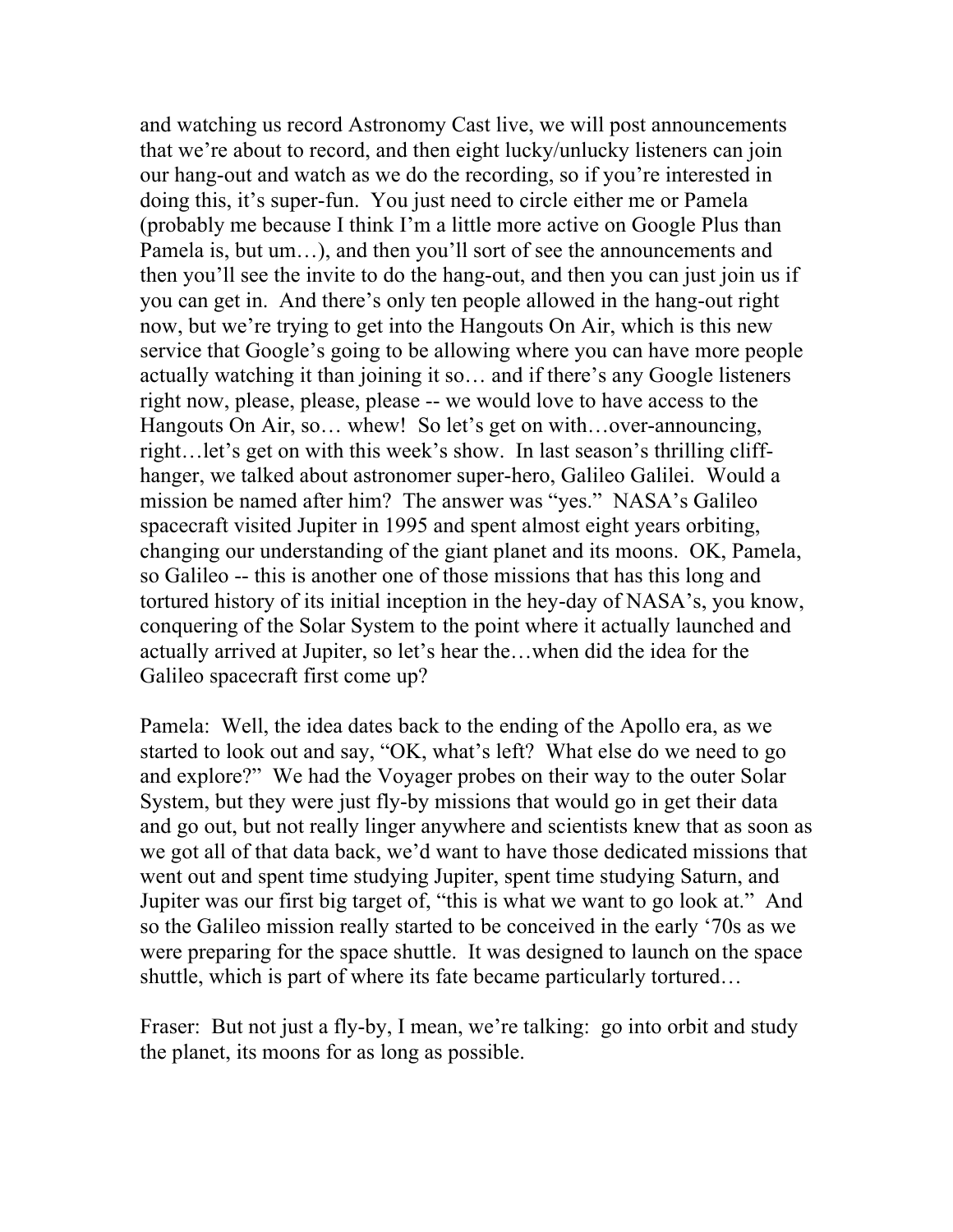Pamela: Yeah, carry a whole bunch of different instruments, be prepared to image it in different parts of the electromagnetic spectrum, be prepared to measure all of the radiation levels, be prepared to -- through a variety of different things -- look at the magnetospheres, the plasma, the dust…a whole variety of science from a whole lot of different instruments was planned.

Fraser: Right. OK, so the plan was you know, build this spacecraft, launch it on the space shuttle, and straight to Jupiter, and "boom!" you're done, you should be there, you know…

Pamela: In a few years...

Fraser: Yeah, a few years! So what really happened?

Pamela: So the idea originally was to launch it on the STS-23 back in 1982, but the shuttle launched '81 successfully, but it took them a while to get everything they needed done, to figure out a lot of the issues, and get to the point that they were completely ready to launch the spacecraft, and so this allowed for more development of the probe, no one was particularly upset, they added four years to the timeline, which for a spacecraft is really nothing.

Fraser: Yeah, it's pretty normal.

Pamela: Yeah, so Plan B was launch in 1986 aboard the space shuttle Atlantis…

Fraser: Uh-oh.

Pamela: Yeah, so unfortunately 1986 was the year of the Challenger disaster, and that changed how we fly the space shuttle. It changed what orbits we go to, it changed what we carry in the cargo bay, and it's that second part that really affected Galileo because to get a mission all the way out to Jupiter, you can't just carry it to low Earth orbit and give it a nice shove. You have to put a rocket booster on it, and the plan was to mount it on a (Atlas) Centaur G, which is a liquid hydrogen-fueled booster…

Fraser: Right.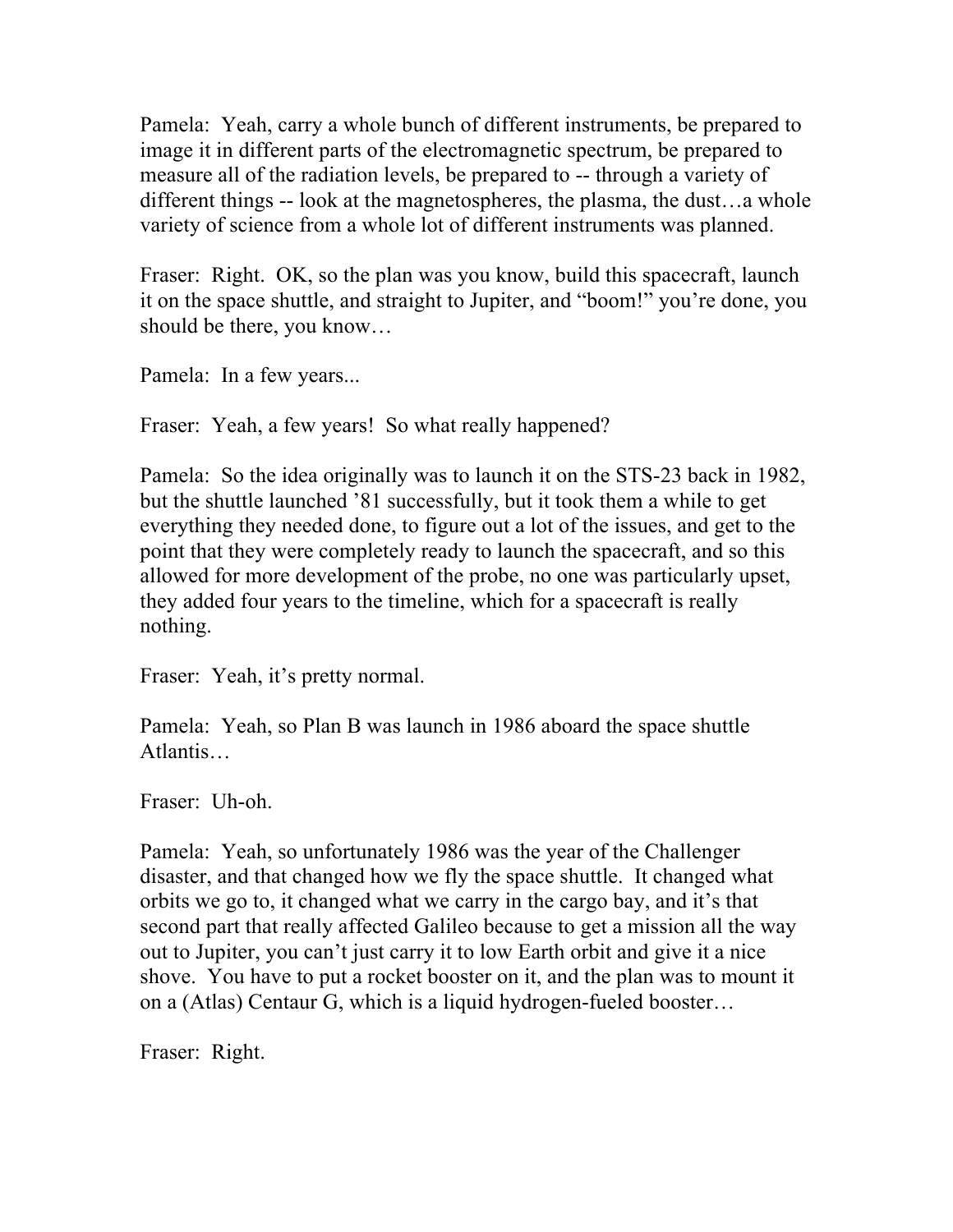Pamela: And you can imagine that they weren't exactly excited to be launching a cargo bay filled with explosives.

Fraser: Right.

Pamela: Yeah.

Fraser: So these safety concerns about launching a bomb into space overrode the being able to send that mission directly.

Pamela: Exactly, so in the end, it's ended up finally launching in 1989 and they had to completely rethink how they were going to end up launching it. They still ended up launching it on a space shuttle, but they couldn't launch it with the rocket attached, so they had to change how it gets to Jupiter. Instead of firing away and going "full-tilt boogie" and getting there fairly quickly, they decided to instead use a couple of gravitational boost exercises where they did fly-bys of Earth and Venus, went through the asteroid belt a couple of times, and used the gravity of our planet and Venus to assist it in adding more and more velocity.

Fraser: Yeah, if you see the path that Galileo actually took -- it's amazing. It went out and then back and then out again, and then back until finally, making its way out to Jupiter, getting the velocity it needed to reach Jupiter. I mean -- it's brilliant! I mean, it really is one of those situations where I can just…I don't know… all of these little moments, like you have it in the Apollo 13, right? Where someone dumps out all this junk on the table and says, "This is what the astronauts have. Build them a carbon dioxide filter!" [laughing] or all of the missions, I mean it's amazing…in almost every mission there are these situations where you find out what kinds of constraints the scientists are dealing with, I mean you can't just go and open up the spacecraft and replace the part that you need, and put it back together again. It's so far away and you've only got what you've got, you've got to re-program it on the fly…it's amazing, and I think Galileo was one of those missions where the space scientists working on it just never gave up. I mean, they just…they really had constraint after constraint, problem after problem, and they never gave up. And I don't know if you want to talk about the antenna…

Pamela: [laughing] Oh, Geez…so this poor mission -- it gets shelved for awhile while they figure out exactly how they're going to get it to Jupiter,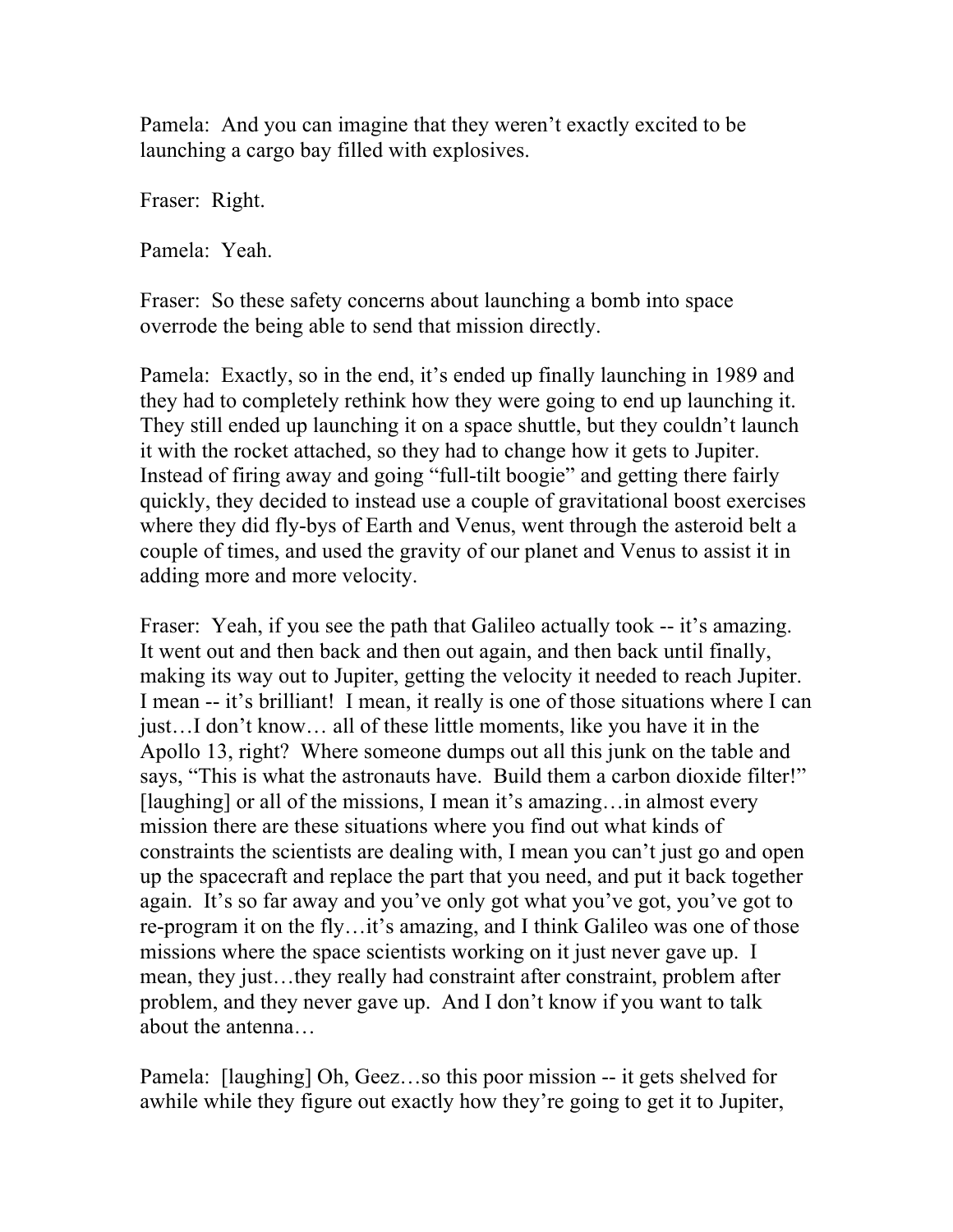and when you shelve a spacecraft, it can have bad side effects, and one of the side effects here was, well, one of the things they tried to do fairly early on, they launched in October of 1989, and a year and a half later, in April of 1991, they tried to open up it's high-gain antenna, which looks a lot like an umbrella, except the problem was, some of its spokes seemed to have gotten bent, or jammed, or something, and when they tried to open it, it said "no." And it's theorized that maybe some of the lubricant evaporated, or something got bent – we'll never know exactly what happened to the antenna. What we will know is that NASA tried everything it could to get it open: they cycled the power, they basically hit the on, open close open close open close a bazillion times trying to get the thing to shake loose, and nothing worked, so they had to, on the fly, change how the mission compresses its data, so instead of sending things back on the hundreds of kilobytes high-gain antenna, they're sending things back on the tens of bits per second antenna -- and that wasn't fun. That really limited what we were able to do scientifically, but they still did such amazing science.

Fraser: Yeah, it's great, you can actually see this in the pictures, so if you ever look at some of the pictures of the Galileo mission, and I'm sure we'll link some from the show notes, you have this situation where you've got…you can actually see this spacecraft and it's got this crumpled umbrella high-gain antenna, and so it's really funny because whoever was doing the artwork for the mission, they went back and redid the artwork to accurately match what the antenna must look like with the spacecraft currently going in, you know, when it actually reached Jupiter. That was a nice touch [laughing].

Pamela: [laughing] Well, I'm sure there were members of the public keeping them honest, but yeah, this was a real challenge, and the other thing about this mission is it's so old -- it's technology – they were recording all of the data to magnetic tape. Think like old-style cassette.

Fraser: That's... just a flash-drive – that would have been nice.

Pamela: Yeah, I'm sure they would have given anything for one of those 32-gigobyte, size-of-your-thumbnail flash-drives that's out there today. So they're recording everything to, basically, an audio or videocassette, and at one point the sucker got stuck in reverse, and they had to figure out, "OK, how do we get it out of reverse?" They did that, and then there's this concern that…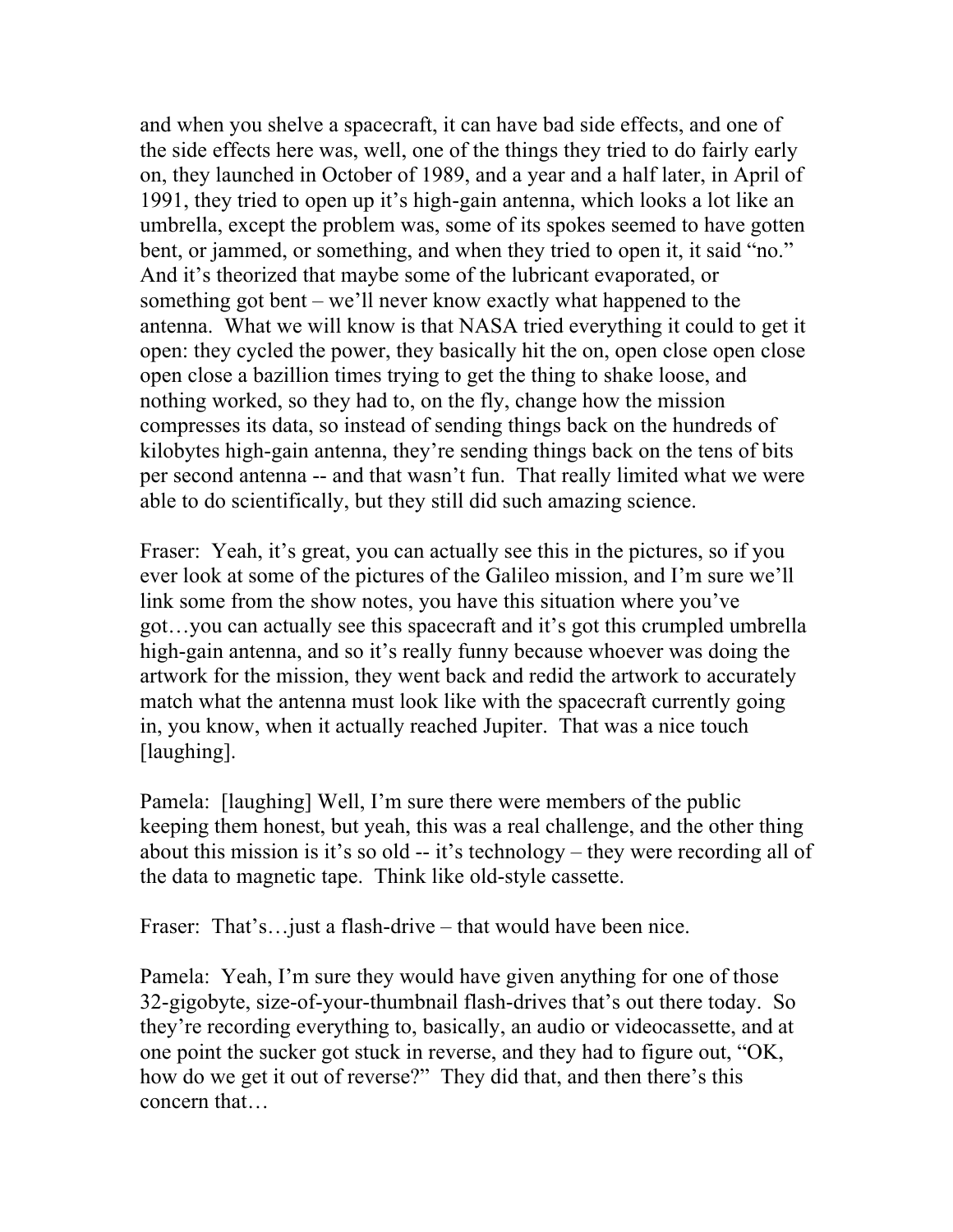Fraser: "What if it reaches the end of the tape?!"

Pamela: [laughing] Well, hitting the end of the tape definitely happened and they were very concerned that this had done damage to the end of the tape, so they had to permanently not use that section of tape, and never fully unwind the tape for fear that it would come off the spindle, so not only were they limited by the fact that they're writing to a tape which doesn't hold that much, but then they can't even use the entire tape, and the only way they can empty the tape is to use their low-gain antenna, and so it was just problem after problem, but they solved them -- and that's the awesome thing.

Fraser: Yeah, but, I mean, for a lot of that mission, they were really just nursing its various components, and its data systems, and its communications systems, and it was constantly having to give and take and say, "Well, I can't receive information because I need that," and "You've got to wait," and I can just imagine the negotiations and the meetings and the conversations, and you know, at one part, it's quite exciting because the problems are where people really shine, but at the other end, I can just imagine how awful it was to like have to wait for your data and having to prioritize and, you know, all these terrible choices that the mission directors would have to make on who gets what, and so on and on…so it's just amazing. So after this big, long, convoluted trajectory, Galileo with its bad high-gain antenna makes it to Jupiter – bring on the science. So, what happened?

Pamela: So, it finally made it there in December of 1995, but what's kind of awesome is some of its best science actually did get to come before that, which is a good thing, so these poor, innocent scientist who started planning this mission in the '70s, and they had to wait and wait over a decade to start getting data, and they started getting data first during the two passes through the asteroid belt. So we had the first encounter with asteroid Gaspera, which was in October of 1991. It flew within in 1600 km; it was the first time we actually got good images of an asteroid, and then I think this is the image all of us have seen and no one really remembers this is from Galileo. In August of 93, Galileo took images of the asteroid Ida, and found its little moon, Dactyl, and that was amazing science realizing, "Yes, asteroids really do have their own moons," and as Galileo came up on Jupiter from behind, it was the only thing in the Solar System able to watch the chunks of comet P/Shoemaker-Levy 9 impact into Jupiter. From where we were here on the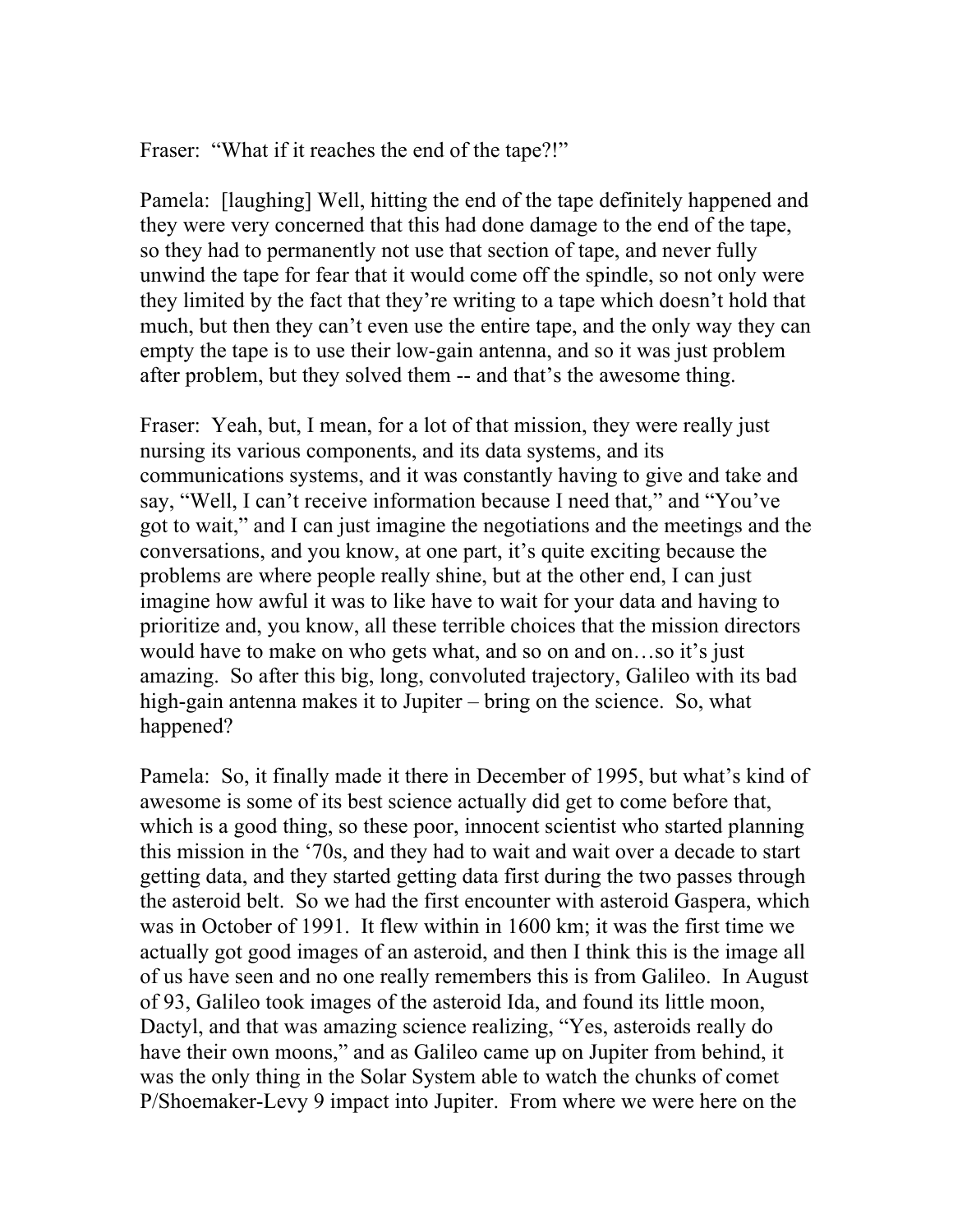planet Earth, the impacts were happening on the far side of the planet where we just couldn't see them. We had to wait for Jupiter to rotate to see the splash points.

Fraser: That's amazing! When you think about it, I mean, to see a comet break up, and all of the various pieces collide with Jupiter, and scientists didn't really know what was going to happen. I mean, were they just going to disappear into Jupiter? Were they going to cause fairly large explosions on the surface? Would it dig up material from underneath the top cloud layer? This is one of those pretty deep questions that scientists, if they had known that P/Shoemaker-Levy 9 was going to colliding into Jupiter, they would have like made a mission, and sent it just to study this event, so the fact that Galileo happened to catch this just as a happy accident is pretty amazing, like "Oh yeah, by the way, here's a bonus, you know -- comet colliding with Jupiter!"

Pamela: And that was one of those times where we really didn't know what was going to happen. I was working at Kitt Peak that summer and we were all told, well something might happen, but really expect absolutely nothing, and that's what we told the public, and then the images started coming in and this was the first time I remember really using the worldwide web. This was back in the days where we were all using Mosaic, and it was amazing.

Fraser: Gopher, yeah…

Pamela: Gopher…and we were downloading the pictures from Antarctica and praying for all the clouds to go away, and just to see the images coming in from everywhere in the Solar System was kind of awesome.

Fraser: Yeah, yeah, that was quite a time, so I mean, this is all the bonus science, but the real science, I mean, the stuff that Galileo was actually tasked to do…what was its, you know, what did it discover once it finally…where did it go and what did it do once it was in the Jovian system?

Pamela: So once it finally got there in December of '95, it did 34 orbits. This is one of those things…I personally always have to rescale my brain because, I don't know about you, but I'm used to thinking of orbits as being things like 90 minutes – yeah! Orbits are short.

Fraser: Yeah, once a month for the moon, right?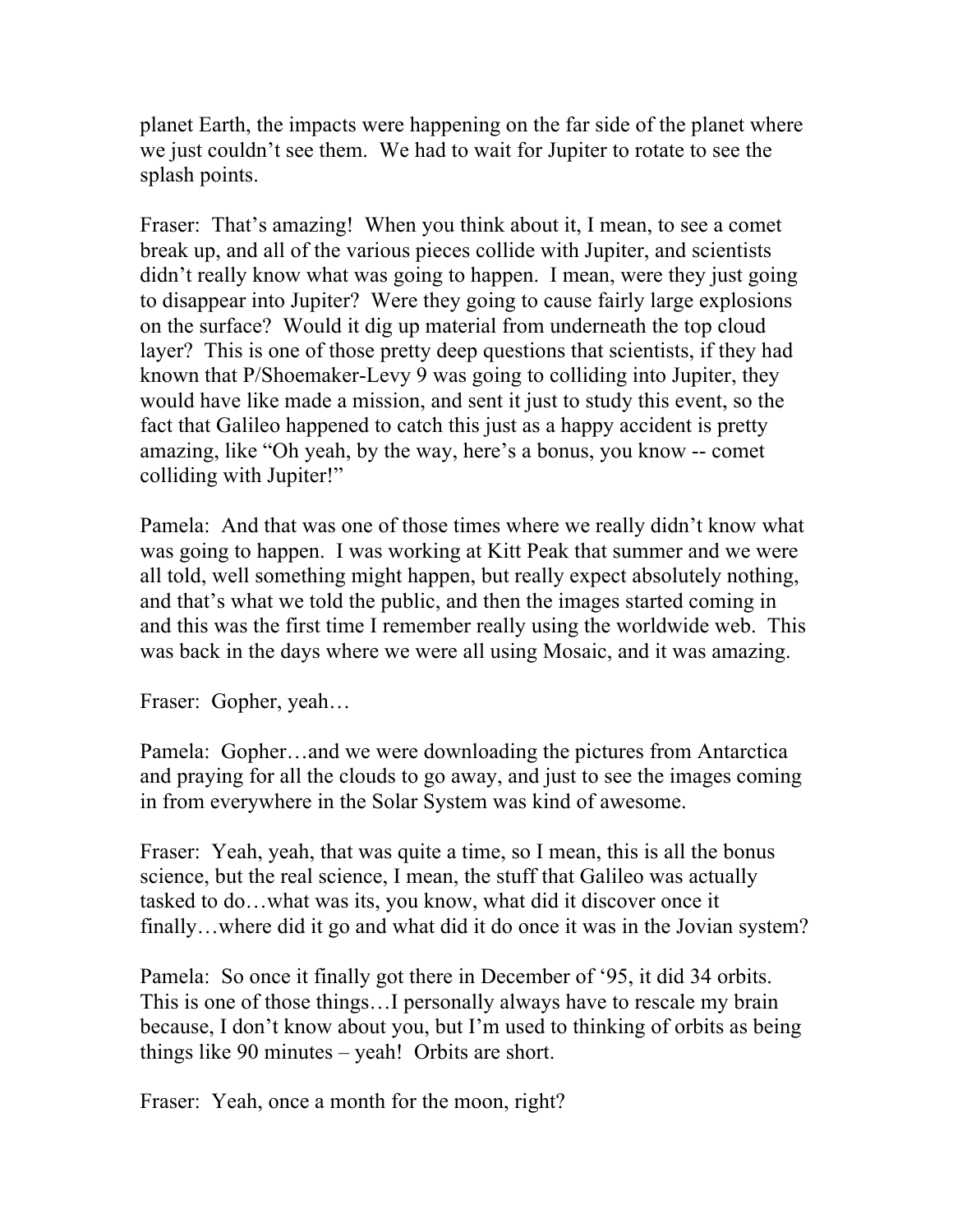Pamela: Right, and here it was on a basically two-month orbit, and as it went round and round, it brought us back images of the Jovian rings, it allowed us to realize that it's the constant impact of small asteroids, meteorites, chunks of other ice and rock hitting Jupiter and her moons that are constantly feeding those small gossamer rings. There was the realization that Jupiter's radiation field is a whole lot worse than anything we ever thought, it was the realization that Jupiter has these amazing lightening storms. And then, of course, there's all the science that came out of studying the moons. Io -- we realized had lava that could fill areas the size of Arizona, and…[laughing] in a year or so, no big deal…

Fraser: The huge geysers of lava that go hundreds of km into space and rain back down around on the moon -- crazy!

Pamela: Yeah, it was somewhere beyond crazy, and into the land of "Oh my God, that's insane!" We found that the moon Ganymede has its own substantial magnetic field, so I mean, we always talk about on the show how radiation is the big thing humans need to worry about when we travel into space…well, going to Ganymede -- not as big a deal. It has its own magnetic field to keep you safe.

Fraser: Yeah, then you just have to worry about the space madness.

Pamela: Yeah, yeah, and the cold -- things like that. Then we found that Europa, Ganymede and Callisto all have salt water beneath their visible surface, and with Europa, there's the potential for life beneath its icy surface, and just the idea that somewhere between the icy oceans of Europa and the lava-covered surface of Io, we found everything in between. It was just this fabulous look at the diversity of what our solar system has to offer.

Fraser: Yeah, yeah, just amazing! And I know that as the mission was going on, they got more and more risky. I mean, this is amazing because I mean the mission itself was falling apart right from the beginning, but they just kept taking bigger and bigger risks – getting closer to Jupiter and finding out what they could do with the spacecraft before they killed it.

Pamela: [laughing] Yes. Well, they had their initial mission where they had basic science goals to study the atmosphere, plot the radiation belts, but they didn't want to get too close to the moons because there's always the risk that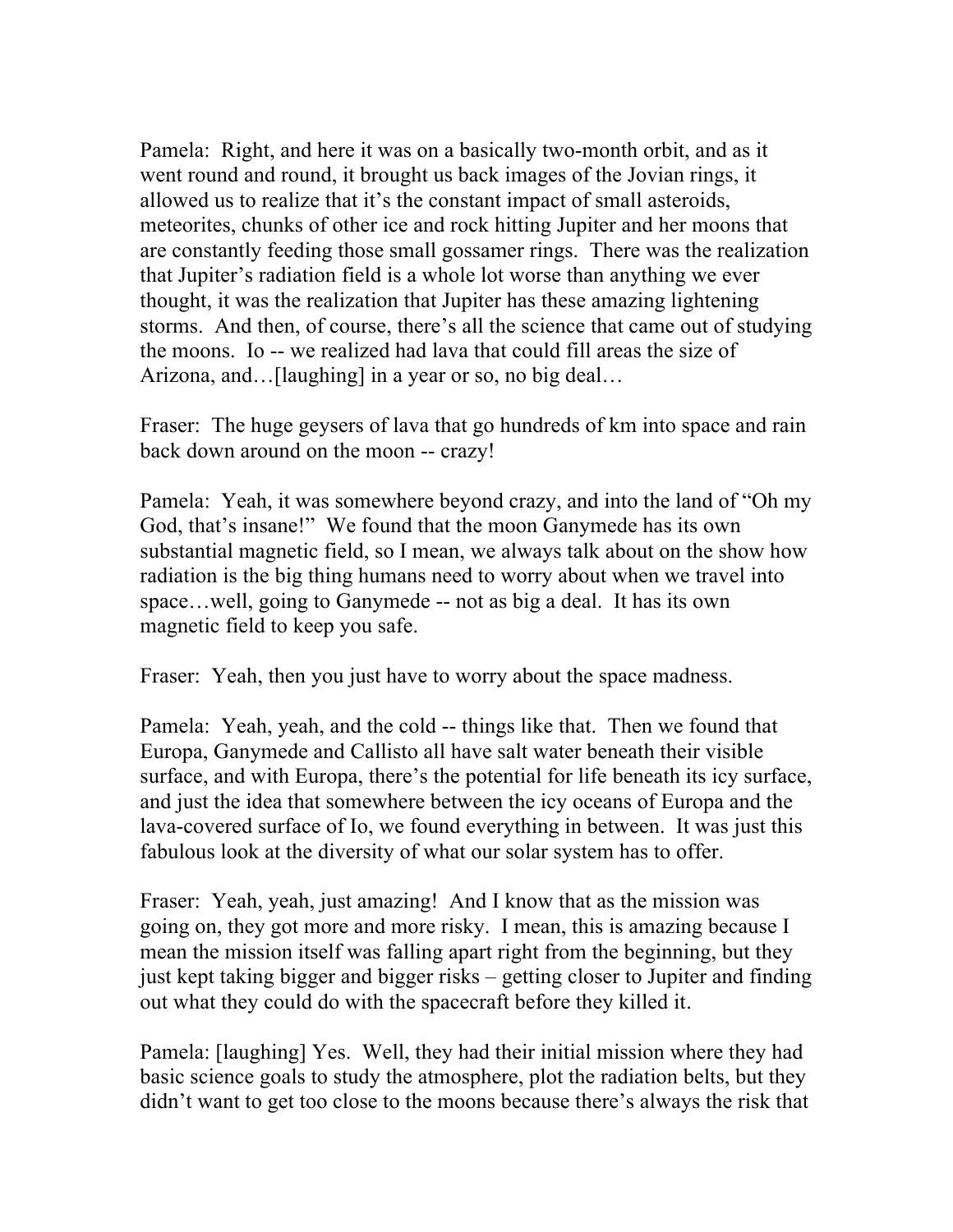you're going to accidentally end up *on* the moon, instead of flying *past* the moon, and so during the extended mission, this was where they started doing things like probing the radiation environment around Io and getting very close to Io to take these amazing images of the lava fields. This was where they started getting particularly close to the surface of Jupiter and probing its magnetic…magnetosphere, and in the process, they kept running into problems due to radiation, and in the end, it was problems with radiation that caused them to basically call an end to the mission. As they got particularly close to the moon Amalthea, they took a huge dose of radiation to the point that the LEDs they get used to work with the tape drive basically stopped lighting up, and they had to figure out how to re….. the LEDs remotely by changing the voltage through them and providing constant power and all sorts of crazy remote electronic repairs that I'm just in awe of what they were able to figure out how to do, but if they hadn't been able to do that, they wouldn't have been able to get the final data off of the tape.

Fraser: Yeah, yeah... right and as the spacecraft was starting to get more and more damaged by the radiation, it was a bit of a clock winding down. They had to figure out a way to end this mission gracefully, and not have the spacecraft crash into one of the moons.

Pamela: Right. So, the concern is that there wasn't particular care taken to make sure that bacteria and viruses didn't end up on Galileo – this was not a sterile spacecraft, and as we realized that there was potentially liquid oceans, in particular beneath Europa's surface, but also potentially beneath some of the other surfaces…well, you don't want to end up basically carrying small pox-covered blankets to these alien worlds, and that's essentially what Galileo might have been. Imagine it goes and it crashes onto Europa, and human viruses and bacteria escape, and we go on experiment 20 years later and find out we've killed Europa's oceans. We didn't want to do that, and so they "suicided" the mission into Jupiter's atmosphere. The polite way of saying it is that they "de-orbited" it into Jupiter's atmosphere, but no, they killed it.

Fraser: It's almost as if Galileo was orbiting around the Jovian system for hundreds and possibly even thousands of years, it would be almost inevitable that it would collide with one of the moons.

Pamela: Right.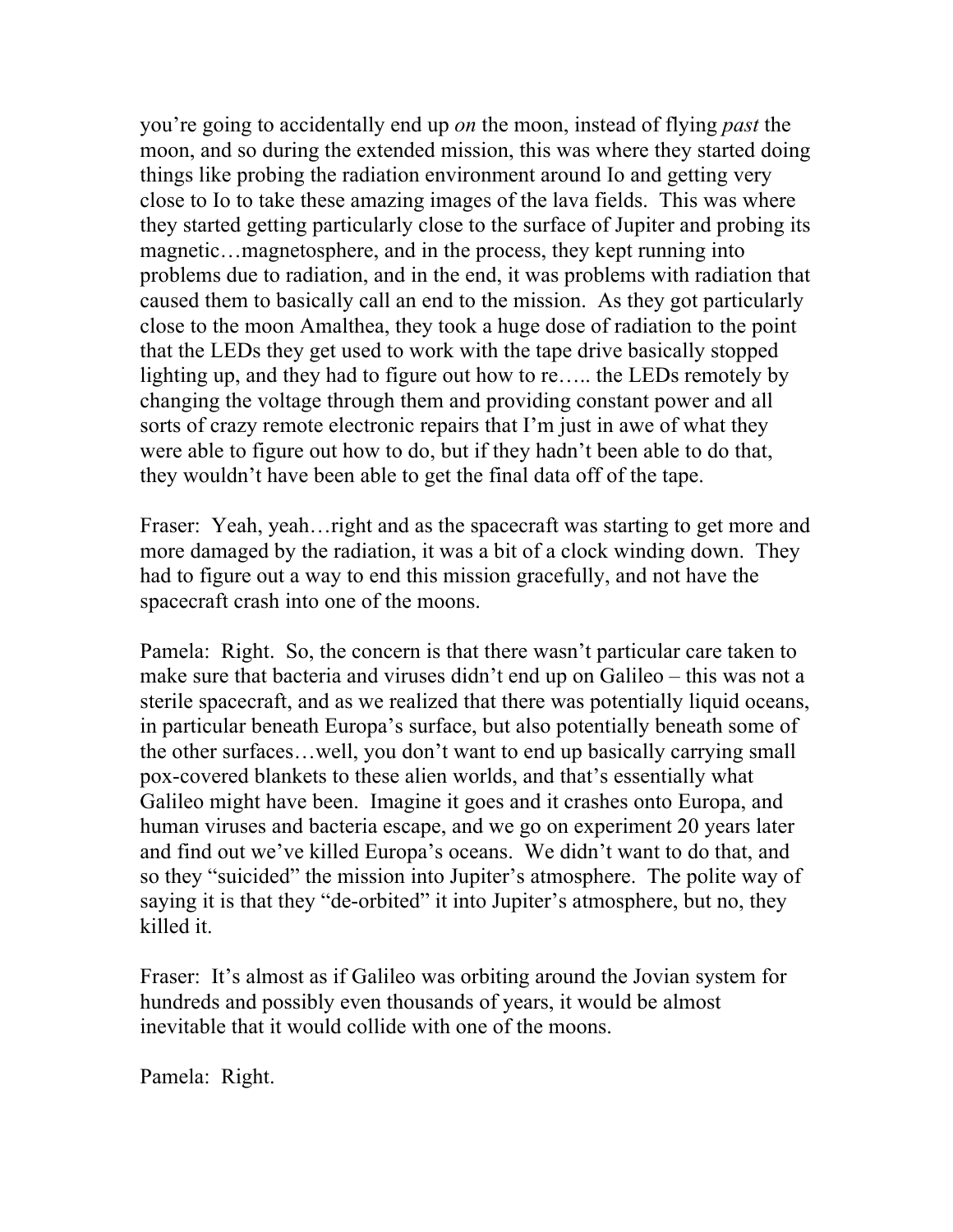Fraser: You just can't calculate all of orbital perturbations?

Pamela: Perturbations.

Fraser: Yeah, so they decided to de-orbit it, and so they crashed it into Jupiter, and when did they do that?

Pamela: 2003…so it was April of 2003, it got to hit its greatest distance away from Jupiter, capture some stunning images, and then they plunged the sucker to its death.

Fraser: And do you remember when they were talking about how they were going to do this, people were threatening or worrying that Galileo was going to somehow turn Jupiter into another star because of the plutonium onboard or something like that?

Pamela: Oh, that was just crazy talk. So, in April it gets to its greatest distance, takes these stunning images…this is the same time that we're starting to talk more and more about brown dwarf stars, and people somehow make the crazy connection that, "Oh no! Jupiter's really a failed star, and we can ignite it!" and so as Galileo is starting its final journey to its death in September, you get these crazies who were calling, "You can't do that! You shouldn't do that!" because somehow the amount of mass on this little, tiny spacecraft that would fit in a big room is capable of igniting Jupiter into being a star, and the thing is that, while there's brown dwarfs that are roughly the same diameter as Jupiter, that's just because of the way gas dynamics works. You have to add 15 times Jupiter's mass to get to a star, and the issue is you have to have the inside of the object, the planet star *thing* hot enough and dense enough that nuclear reactions can happen.

Fraser: Yeah.

Pamela: Jupiter's just not that hot or dense.

Fraser: Right, so unless Galileo had like, whatever, 70 times the mass of Jupiter packed into it somehow, nothing is going to happen, and nothing did happen, but I'm sure that if they have to do the same thing with Cassini, people will freak out again, and…yeah, it's ridiculous.